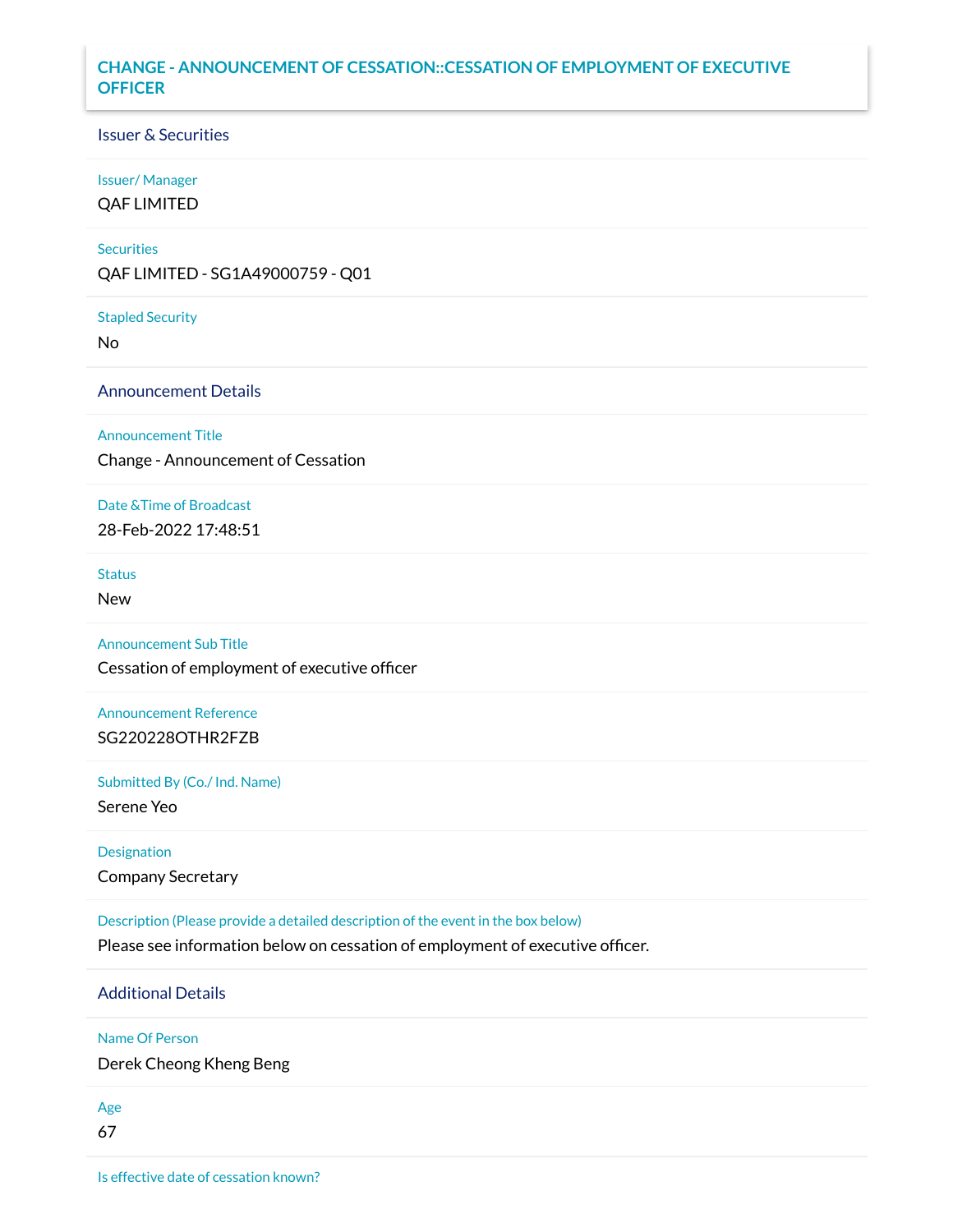If yes, please provide the date 28/02/2022

Detailed Reason (s) for cessation

Resignation following his desire to step down from full time employment. Mr Cheong will be appointed as a consultant to the Company with effect from 1 March 2022.

Are there any unresolved differences in opinion on material matters between the person and the board of directors, including matters which would have a material impact on the group or its financial reporting?

No

Is there any matter in relation to the cessation that needs to be brought to the attention of the shareholders of the listed issuer?

No

Any other relevant information to be provided to shareholders of the listed issuer?

No

Date of Appointment to current position 01/01/2002

Does the AC have a minimum of 3 members (taking into account this cessation)?

Yes

Number of Independent Directors currently resident in Singapore (taking into account this cessation)

4

Number of cessations of appointments specified in Listing Rule 704 (7) or Catalist Rule 704 (6) over the past 12 months 4

Job Title (e.g. Lead ID, AC Chairman, AC Member etc.)

Executive Vice-President, Corporate Development

Role and responsibilities

Mr Cheong focused on QAF Group's Primary Production business (the sale of which was completed in January 2022). Before that, he was involved in the business and corporate development activities in the QAF Group which included mergers and acquisitions as well as other management roles in general.

Familial relationship with any director and/ or substantial shareholder of the listed issuer or of any of its principal subsidiaries None

Shareholding interest in the listed issuer and its subsidiaries?

No

Past (for the last 5 years)

Directorships in various companies in the QAF Group